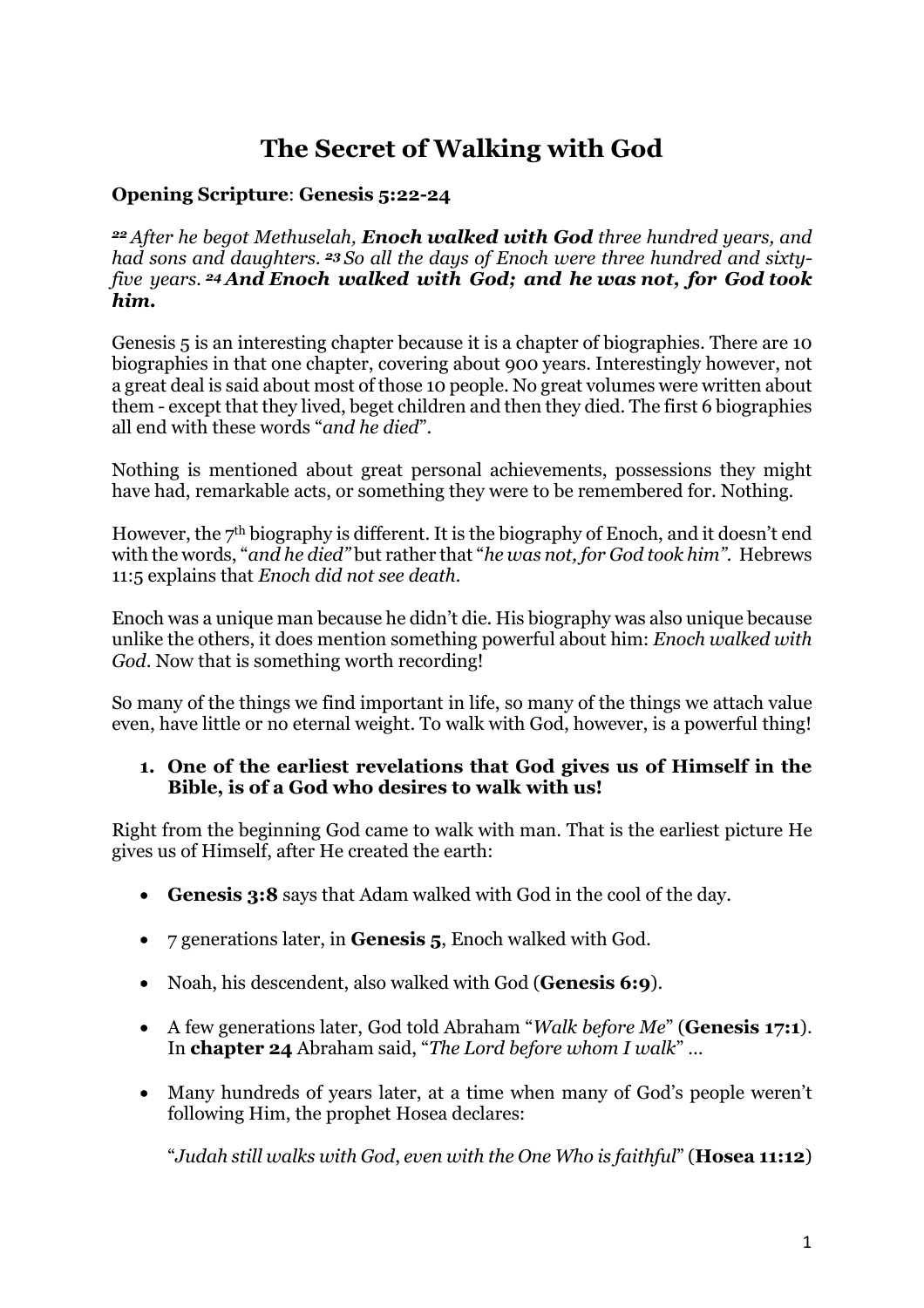I don't know if you know what God wants to do with you but to put it very simply, He wants to walk with you.

**[Micah 6:8](https://www.biblegateway.com/passage/?search=Micah%206%3A8&version=NKJV)**- *He has shown you, O man, what is good; And what does the Lord require of you but to do justly, to love mercy, and to walk humbly with your God?*

God wants to walk with you. It is that simple. His requirements are brief and simple.

# **2. The simplicity of walking with God**

Verse **24a**: *And Enoch walked with God*

I love the simplicity of that expression. It shows us the **uncomplicated picture of a man walking with his God**, journeying through life - not alone but enjoying companionship, dialogue, and intimacy with his Maker.

We need to recapture that simplicity. 2 Corinthians 11:3 mentions "*the simplicity that is in Christ."* Maybe for some of us it is time to go back to the basics and recapture the beauty of that simplicity and walk with Him, hand in hand again.

# **3. The power of walking with God**

*24And Enoch walked with God; and he was not, for God took him.*

That is such an unusual statement. Let me talk a little bit about the power of walking with God.

- a) I believe that when you walk with God you can expect the unusual to happen. You won't be confined to the mundane. (Elijah was someone who had a similar experience and was taken up to the presence of God without the experience of physical death).
- b) When you walk with God you can expect His favour and protection. The enemy will not prevail against you. There is a power of walking with God. One of the reasons God may have taken Enoch out of the earth was because Chapter 6 says that wickedness multiplied across the earth. God preserved Enoch from that wickedness and the impending judgement that was to come.
- c) There is a fire that God ignites within you as you walk with Him. The disciples of Jesus on the road to Emmaus experienced that:

**Luke 24:32 Living Bible -** *They began telling each other how their hearts had felt strangely warm as He talked with them and explained the Scriptures during the walk down the road.*

#### **4. The secret of walking with God**

Enoch could have been just one name among the 9 other names in Genesis 5. He could have lived in an unremarkable way like most of the others did. However, because he